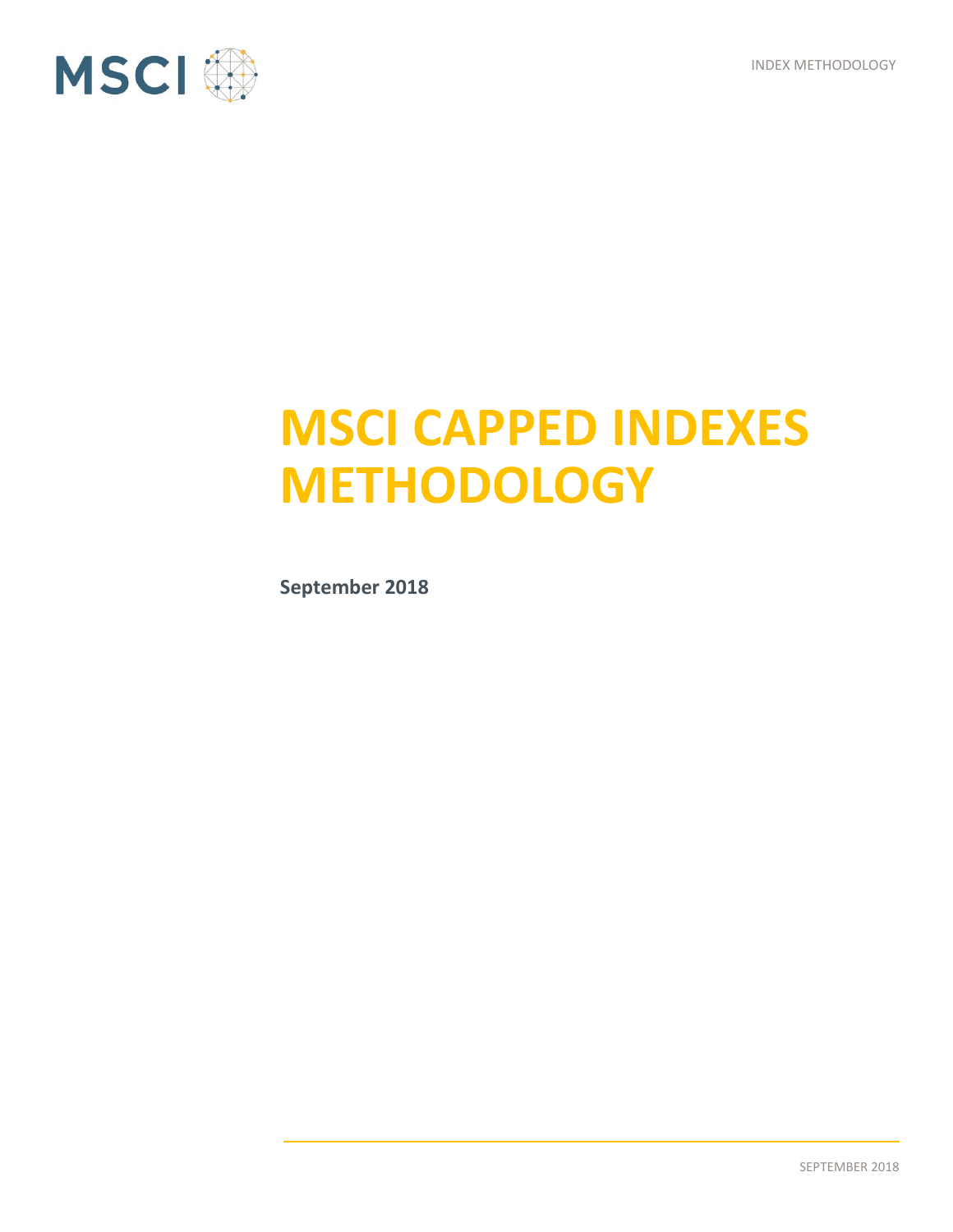

| <b>CONTENTS</b> | 1.                                                                       |
|-----------------|--------------------------------------------------------------------------|
|                 | 2.                                                                       |
|                 | 3.                                                                       |
|                 | 3.1.                                                                     |
|                 | 3.2.                                                                     |
|                 | 3.3.                                                                     |
|                 | 3.3.1.                                                                   |
|                 | 3.3.2.                                                                   |
|                 | 4.                                                                       |
|                 | 4.1.                                                                     |
|                 | 4.2.                                                                     |
|                 | 4.3.                                                                     |
|                 | 4.4.                                                                     |
|                 | 4.5.                                                                     |
|                 | 4.6.                                                                     |
|                 | 4.7.                                                                     |
|                 | 4.8.                                                                     |
|                 | APPENDIX I: Methodology for the MSCI Israel Capped Index 9               |
|                 | APPENDIX II: Methodology for the MSCI Frontier Markets 15%               |
|                 |                                                                          |
|                 | Appendix III: Phasing in the Context of the Reclassification of Pakistan |
|                 | APPENDIX IV: Methodology for the MSCI Saudi Arabia IMI Capped            |
|                 |                                                                          |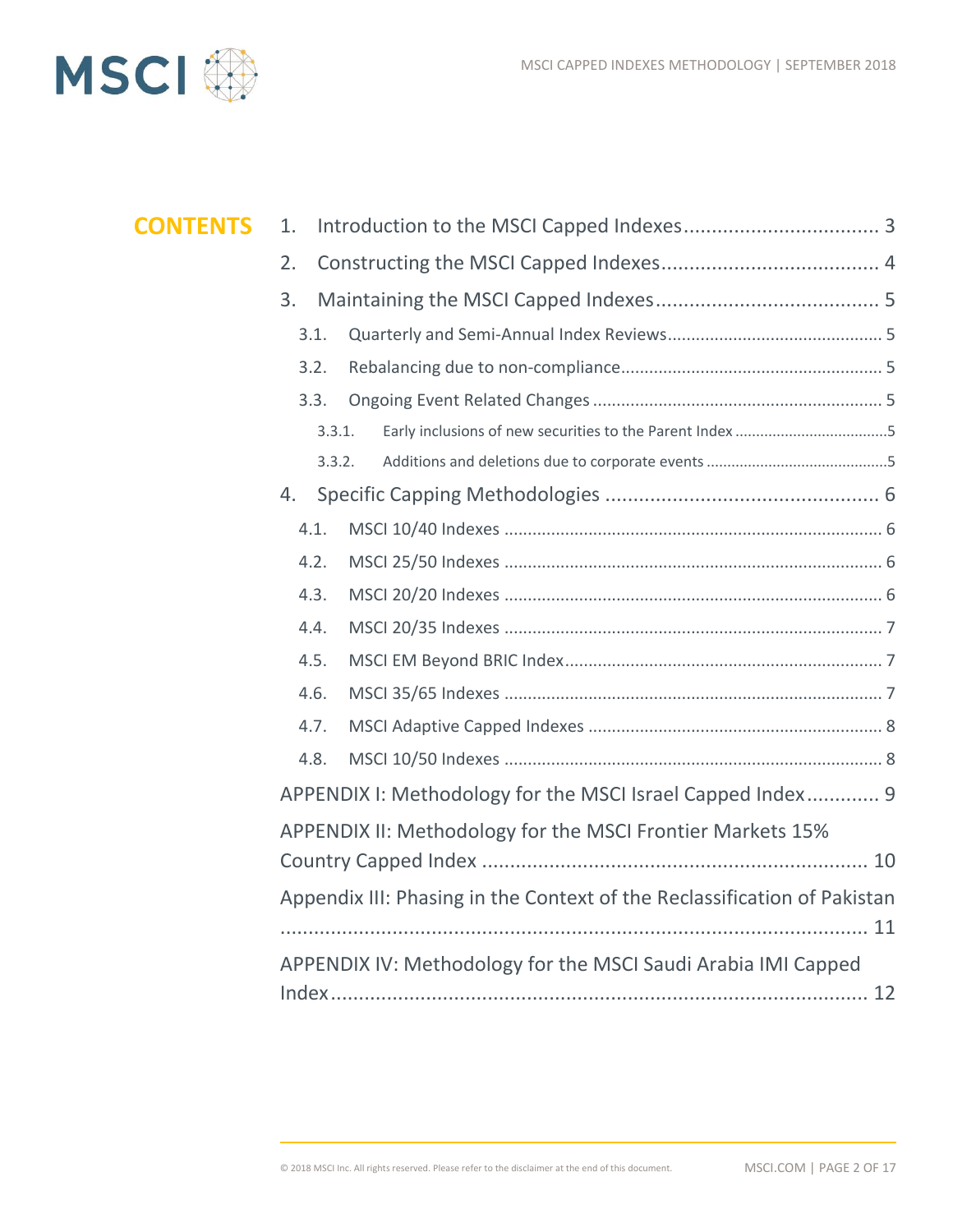

### **1. INTRODUCTION TO THE MSCI CAPPED INDEXES**

In calculating its international equity indexes, MSCI employs market capitalization weighting where each constituent in the index is weighted by its free float-adjusted market capitalization. Applying free float-adjusted market capitalization weighting may result in large sector, geographical or company concentration in certain cases. MSCI Capped Indexes are designed to provide an alternative to purely free float-adjusted market capitalization weighted indexes by constraining the maximum sector, geographical or constituent weights.

In addition to the MSCI Capped Indexes, MSCI constructs and calculates the MSCI 10/40 Indexes, MSCI 25/50 Indexes, MSCI 35/65 Indexes and MSCI 10/50 Indexes. These indexes are specifically intended for funds subject to regulatory constraints on maximum weights. For more details on these indexes, please refer to [https://www.msci.com/index](https://www.msci.com/index-methodology)[methodology.](https://www.msci.com/index-methodology)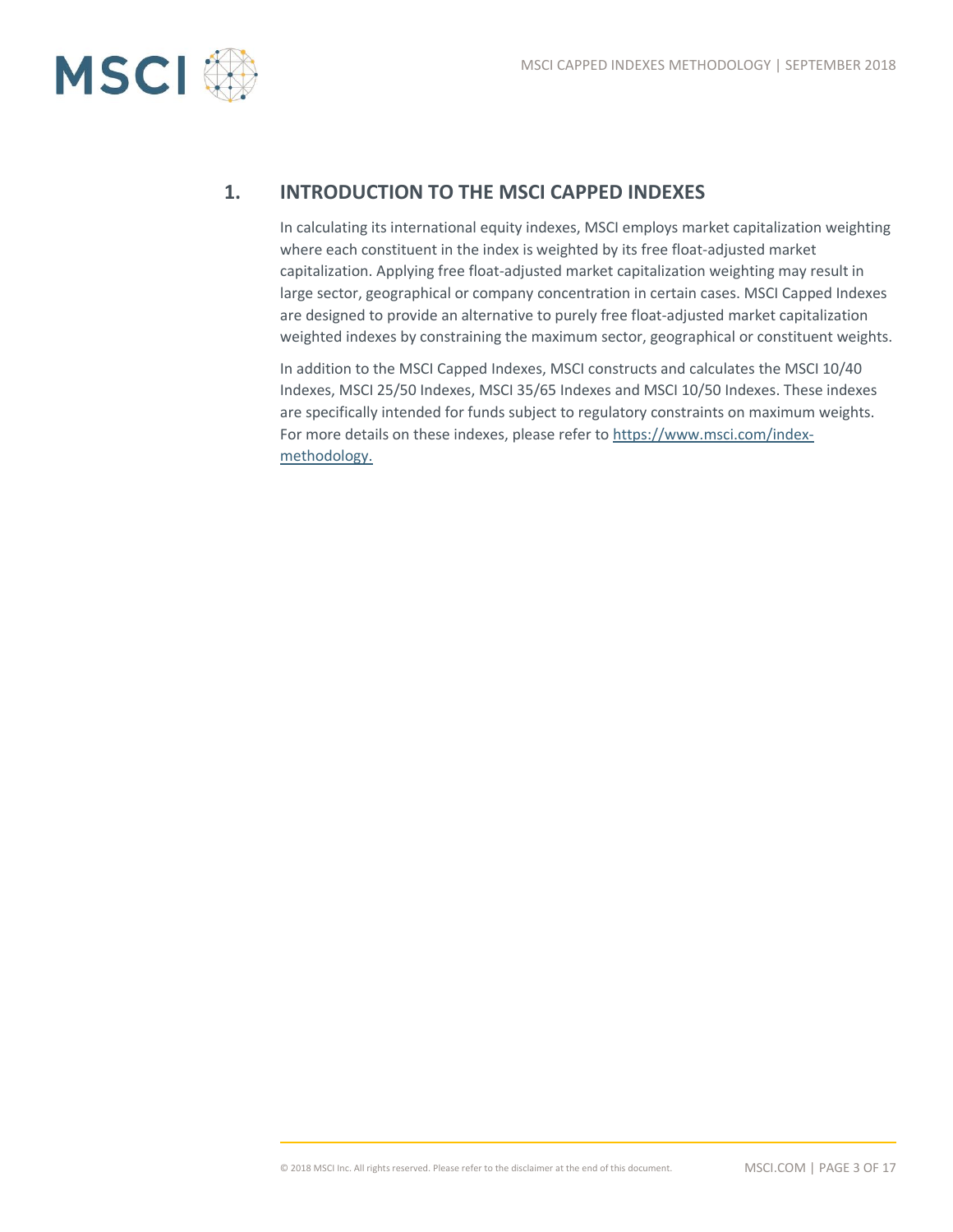

### **2. CONSTRUCTING THE MSCI CAPPED INDEXES**

The MSCI Capped Indexes are constructed from underlying MSCI indexes (herein, "Parent Indexes"). For each capped index, the following is defined:

- a criterion for grouping constituents of the Parent Index
- the maximum weight to be applied for such groups

Constituents of the Parent Index can be grouped as follows:

by country or region

 by sector, industry group, industry or sub-industry, based on the Global Industry Classification Standard (GICS®)

by stock exchange or currency of price

 by group entity (for a definition and a description of the maintenance of Group Entities, please refer to the MSCI 10/40 methodology a[t https://www.msci.com/index](https://www.msci.com/index-methodology)[methodology\)](https://www.msci.com/index-methodology)

- by issuer
- each constituent may be considered as a single group

At construction and at each rebalancing, if the weight of any group in the Parent Index is greater than the maximum weight, its weight will be capped at the maximum weight. Within the capped group, securities are weighted in proportion to their free float-adjusted market capitalization. The weight of the securities outside of the capped group will be increased in proportion to their weight prior to such capping.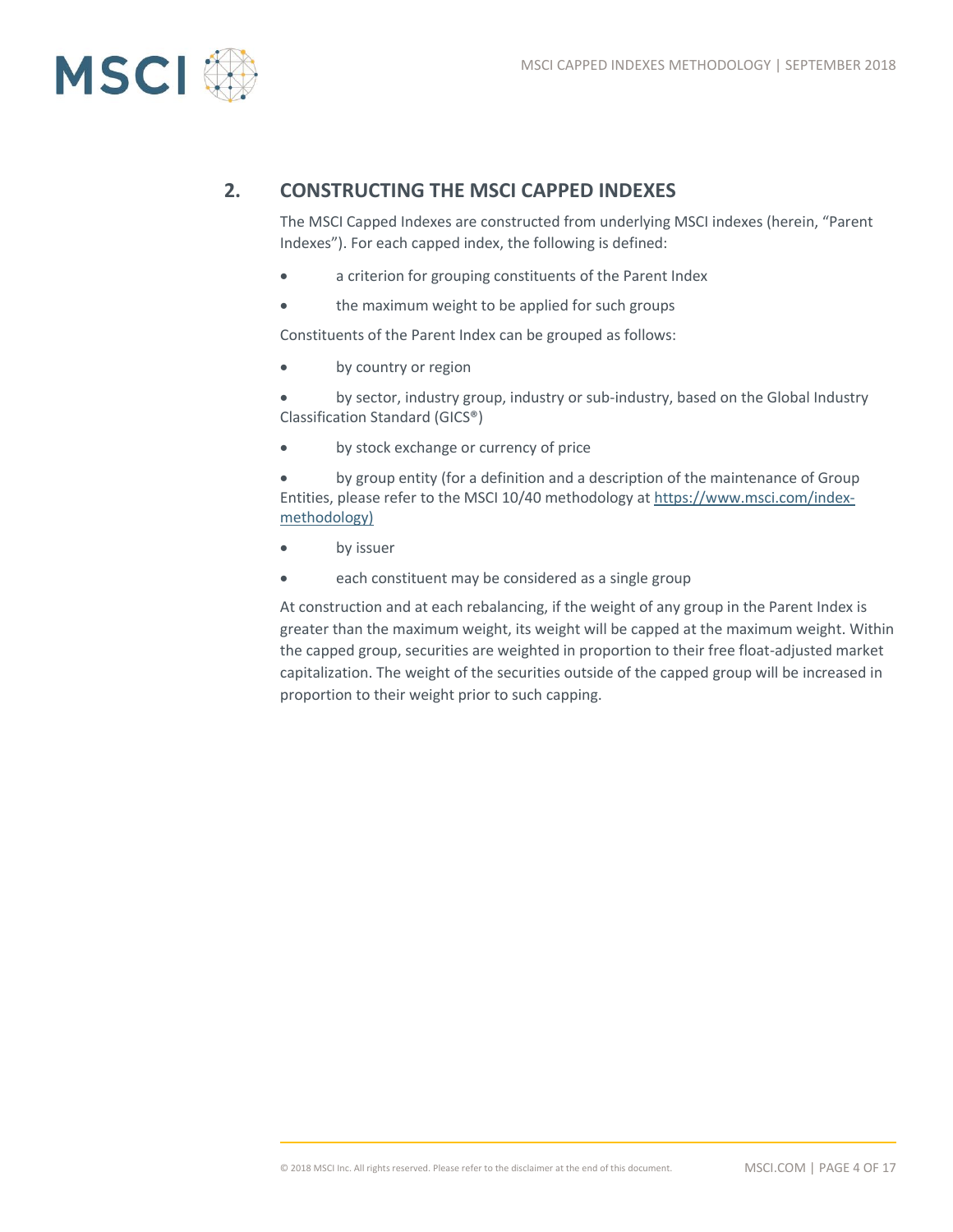

### **3. MAINTAINING THE MSCI CAPPED INDEXES**

### **3.1. QUARTERLY AND SEMI-ANNUAL INDEX REVIEWS**

Coinciding with the Quarterly and Semi-Annual Index Reviews of the MSCI Global Investable Market Indexes, the MSCI Capped Indexes are generally rebalanced on the last business day of February, May, August and November as described under Section 2 above. The MSCI Capped pro forma indexes are generally announced nine business days before the effective date, unless otherwise specified in the respective methodologies.

Intra-quarter weights will fluctuate according to market movements.

### **3.2. REBALANCING DUE TO NON-COMPLIANCE**

A maximum intra-quarter weight may be defined. If the weight of a group increases above the maximum intra-quarter weight, the index will be rebalanced as described under Section 2 above.

### **3.3. ONGOING EVENT RELATED CHANGES**

In general, the MSCI Capped Indexes follow the event maintenance of the MSCI Global Investable Market Indexes. Changes in the Parent Index are reflected simultaneously in the MSCI Capped Index.

### **3.3.1. EARLY INCLUSIONS OF NEW SECURITIES TO THE PARENT INDEX**

Early inclusions of new securities to the Parent Index outside of the Quarterly and Semi-Annual Index Reviews, such as IPOs, will be added to the MSCI Capped Index. The weight of the added security will be capped if required as per Section 2 above.

### **3.3.2. ADDITIONS AND DELETIONS DUE TO CORPORATE EVENTS**

The general treatment of additions and deletions due to corporate events aims at reducing turnover in the MSCI Capped Index.

A security added to the Parent Index following a corporate event (acquisition, spinoff or merger) will also be added to the MSCI Capped index with an estimated capped weight.

A constituent deleted from the Parent Index following a corporate event will be simultaneously deleted from the MSCI Capped Index.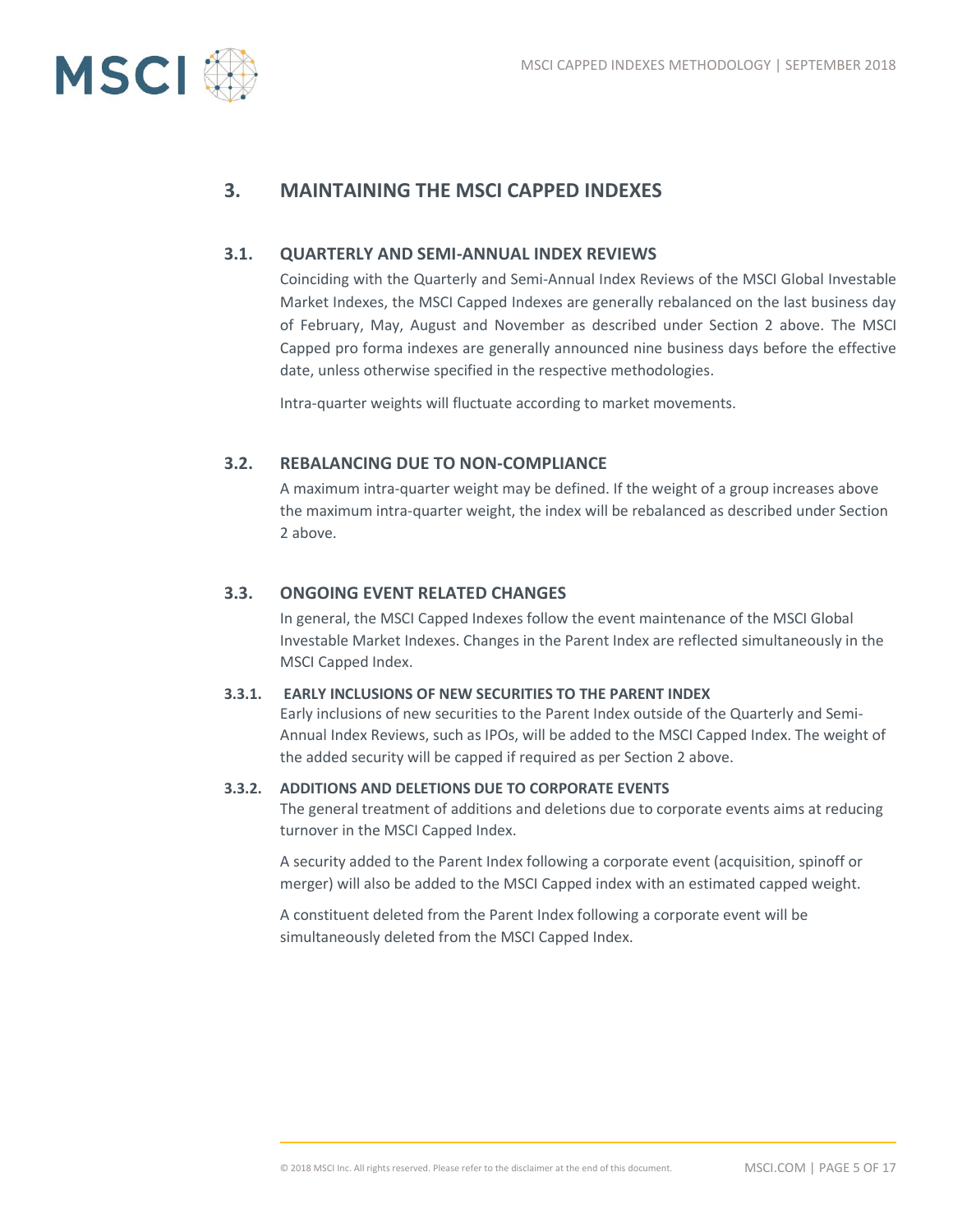

### **4. SPECIFIC CAPPING METHODOLOGIES**

This section describes the specific index capping methodologies that are available as part of the MSCI Capped Indexes methodology:

### **4.1. MSCI 10/40 INDEXES**

The MSCI 10/40 Indexes constrain the weight of any single group entity at 10%, and the sum of the weights of all group entities representing more than 5% weight at 40%, with a buffer of 10% applied on these limits at each index rebalancing. Further details of the MSCI 10/40 Indexes are available at:

<https://www.msci.com/index-methodology>

### **4.2. MSCI 25/50 INDEXES**

The MSCI 25/50 Indexes constrain the weight of any single group entity at 25%, and the sum of the weights of all group entities representing more than 5% weight at 50%, with a buffer of 10% applied on these limits at each index rebalancing. Further details of the MSCI 25/50 Indexes are available at:

<https://www.msci.com/index-methodology>

### **4.3. MSCI 20/20 INDEXES**

The MSCI 20/20 Indexes constrain the weight of any single group entity at 20%, with a buffer of 10% applied on this limit at each index rebalancing. The MSCI 20/20 Indexes are rebalanced quarterly. Changes are implemented as of the close of the last business day of each February, May, August and November, to coincide with the Quarterly Index Reviews of their Parent Indexes. The MSCI 20/20 Indexes are in general rebalanced five business days before the effective date. The changes resulting from the rebalancing are announced on the same day.

The MSCI 20/20 Indexes are also rebalanced on an "as needed" basis. This means that a MSCI 20/20 Index is rebalanced at the end of any day on which the constraints as specified above (without the buffer) are breached, so that the MSCI 20/20 Index will always be within the constraints before the opening of the following trading day. The other index construction and index maintenance rules for the MSCI 20/20 Indexes are as described in Sections 2 and 3 respectively of this document.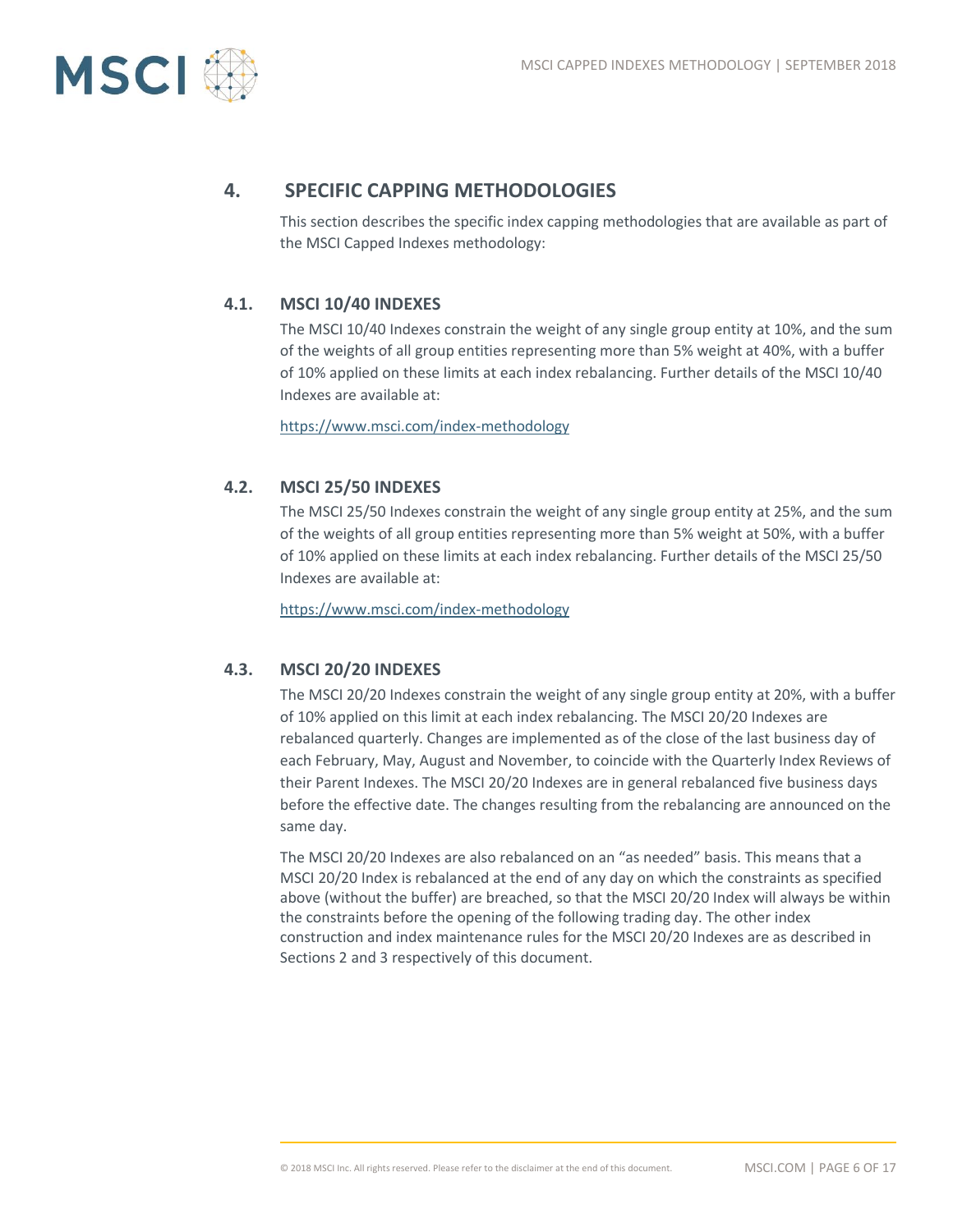

### **4.4. MSCI 20/35 INDEXES**

The MSCI 20/35 Indexes constrain the weight of the largest group entity at 35%, and all other group entities at 20%, with a buffer of 10% applied on these limits at each index rebalancing.

The MSCI 20/35 Indexes are rebalanced quarterly. Changes are implemented as of the close of the last business day of each February, May, August and November, to coincide with the Quarterly Index Reviews of their Parent Indexes. The MSCI 20/35 Indexes are in general rebalanced five business days before the effective date. The changes resulting from the rebalancing are announced on the same day.

The MSCI 20/35 Indexes are also rebalanced on an "as needed" basis. This means that a MSCI 20/35 Index is rebalanced at the end of any day on which the constraints as specified above (without the buffer) are breached. The rebalancing will take place as of the close of the day when the index breaches the constraints, so that the MSCI 20/35 Index will always be within the constraints before the opening of the following trading day. The other index construction and index maintenance rules for the MSCI 20/35 Indexes are as described in Sections 2 and 3 respectively of this document.

### **4.5. MSCI EM BEYOND BRIC INDEX**

The MSCI EM Beyond BRIC Index is a sub-set of the MSCI Emerging Markets Index that excludes Brazil, Russia, India and China. In addition the weight of any country is constrained at 15%. The other index construction and index maintenance rules for the MSCI EM Beyond BRIC Index are as described in Sections 2 and 3 respectively of this document.

### **4.6. MSCI 35/65 INDEXES**

The MSCI 35/65 Indexes constrain the weight of the largest security at 35%, and the sum of the weights of the largest five securities at 65%, with a buffer of 5% applied on these limits at each index review. The indexes are designed to take into account the concentration limits defined by the National Commission for the Pension System ("Comision Nacional del Sistema de Ahorro para el Retiro" or CONSAR) in Mexico.

The MSCI 35/65 Indexes are rebalanced on a semi-annual basis, coinciding with the Semi-Annual Index Reviews of the MSCI Global Investable Market Indexes (GIMI). The MSCI 35/65 Indexes are in general rebalanced nine business days before the effective date. The changes resulting from the rebalancing are announced on the same day.

The MSCI 35/65 Indexes are also rebalanced on an "as needed" basis to maintain the 35/65 constraints on any given day. This means that a MSCI 35/65 Index is rebalanced at the end of any day on which the constraints as specified above (without the buffer) are breached. The rebalancing will take place as of the close of the day when the index breaches the constraints, so that the MSCI 35/65 Index will be within the constraints at the opening of any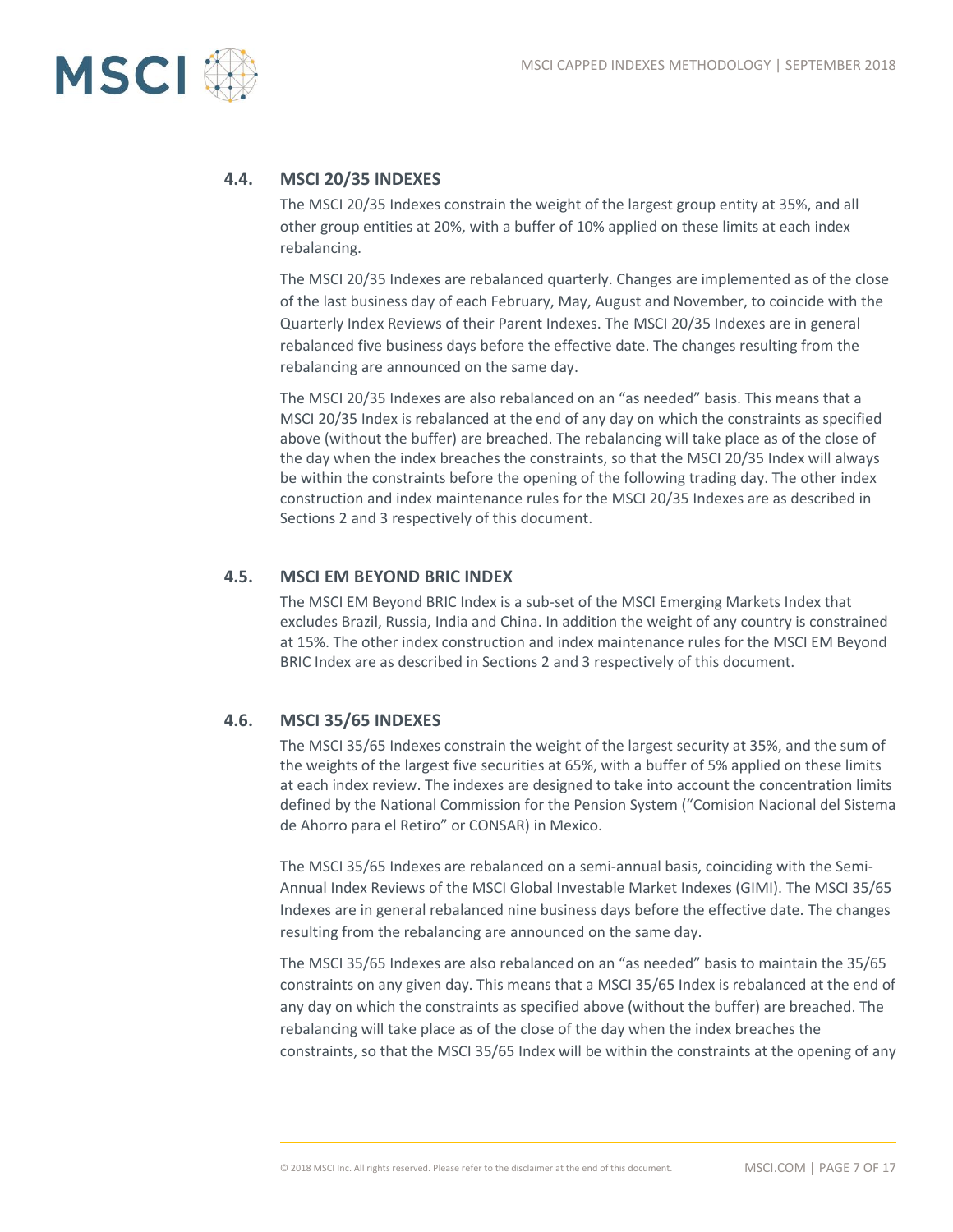

day. The other index construction and index maintenance rules for the MSCI 35/65 Indexes are as described in Sections 2 and 3 respectively of this document.

Similar to the MSCI 25/50 Indexes<sup>1</sup>, Minimizing the tracking error between the MSCI 35/65 Index and the Parent Index, while keeping the index turnover to a reasonable level, is another important objective of the current methodology. This is achieved by rebalancing the MSCI 35/65 Index using an optimization process that aims to minimize the constituent weight differences between the MSCI 35/65 Index and the Parent Index.

### **4.7. MSCI ADAPTIVE CAPPED INDEXES**

For the MSCI Adaptive Capped Indexes, a maximum multiple ("L") of the benchmark weight of the corresponding Parent Index is set. The MSCI Adaptive Capped Indexes then constrain the weight of any single security to the level of a "cap weight" derived using this maximum benchmark multiple L. All the securities from the underlying index having weights higher than the derived cap weight are constrained to the cap weight. Remaining securities are assigned a weight that is equivalent to L multiplied by the weight of the security in the underlying index. The cap weight can change from one Index Review to the next. Further details of the MSCI Adaptive Capped Indexes are available at:

<http://www.msci.com/products/indexes/strategy/capped/>

### **4.8. MSCI 10/50 INDEXES**

The MSCI 10/50 Indexes constrain the weight of the largest group entity at 10%, and the sum of the weights of all group entities representing more than 5% weight at 50%, with a buffer of 10% applied on these limits at each index review.

The MSCI 10/50 Indexes are rebalanced quarterly. Changes are implemented as of the close of the last business day of each February, May, August and November, to coincide with the Quarterly Index Reviews of their Parent Indexes. The MSCI 10/50 Indexes are in general rebalanced nine business days before the effective date.

Similar to the MSCI 25/50 Indexes, minimizing the tracking error between the MSCI 10/50 Index and the Parent Index, while keeping the index turnover to a reasonable level, is another important objective of the current methodology. This is achieved by rebalancing the MSCI 10/50 Index using an optimization process that aims to minimize the constituent weight differences between the MSCI 10/50 Index and the Parent Index. However, unlike the MSCI 25/50 Indexes methodology, the index does not rebalance incase the 10/50 constrains are breached between the announcement date and the effective date.

 $\overline{a}$ 

<sup>1</sup> <https://www.msci.com/index-methodology>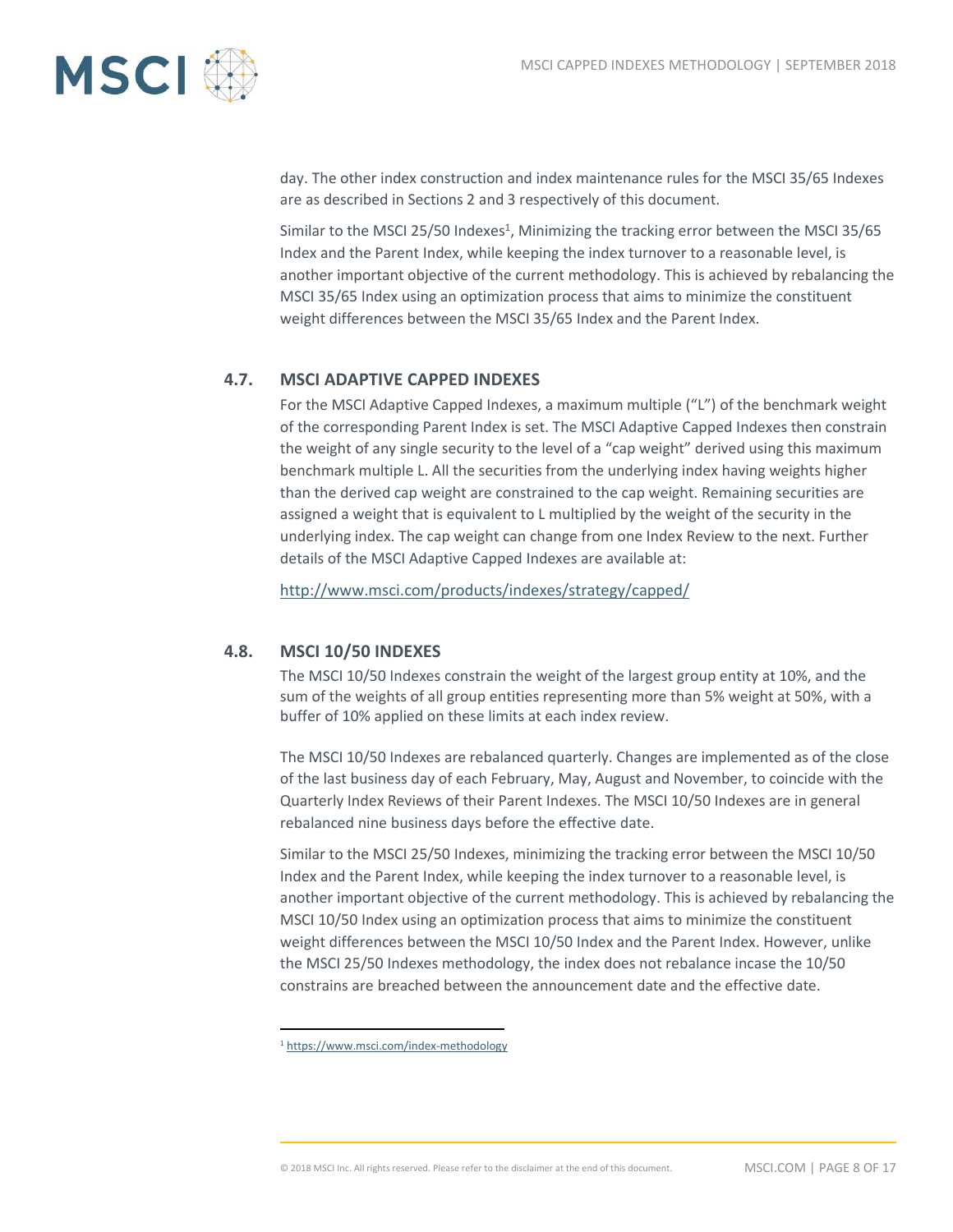

### **APPENDIX I: METHODOLOGY FOR THE MSCI ISRAEL CAPPED INDEX**

The MSCI Israel Capped Index is constructed from the MSCI Israel IMI (the "Parent Index"). The MSCI Israel Capped Index is constructed and maintained in accordance with the MSCI 25/50 Indexes methodology described in section 4.2, effective January 28, 2016.

Prior to January 28, 2016, the Index was constructed and maintained as per the rules described in section 2 for the MSCI Capped Indexes methodology by applying a capping constraint of 24% to the constituents of the Parent Index at each Quarterly Index Review.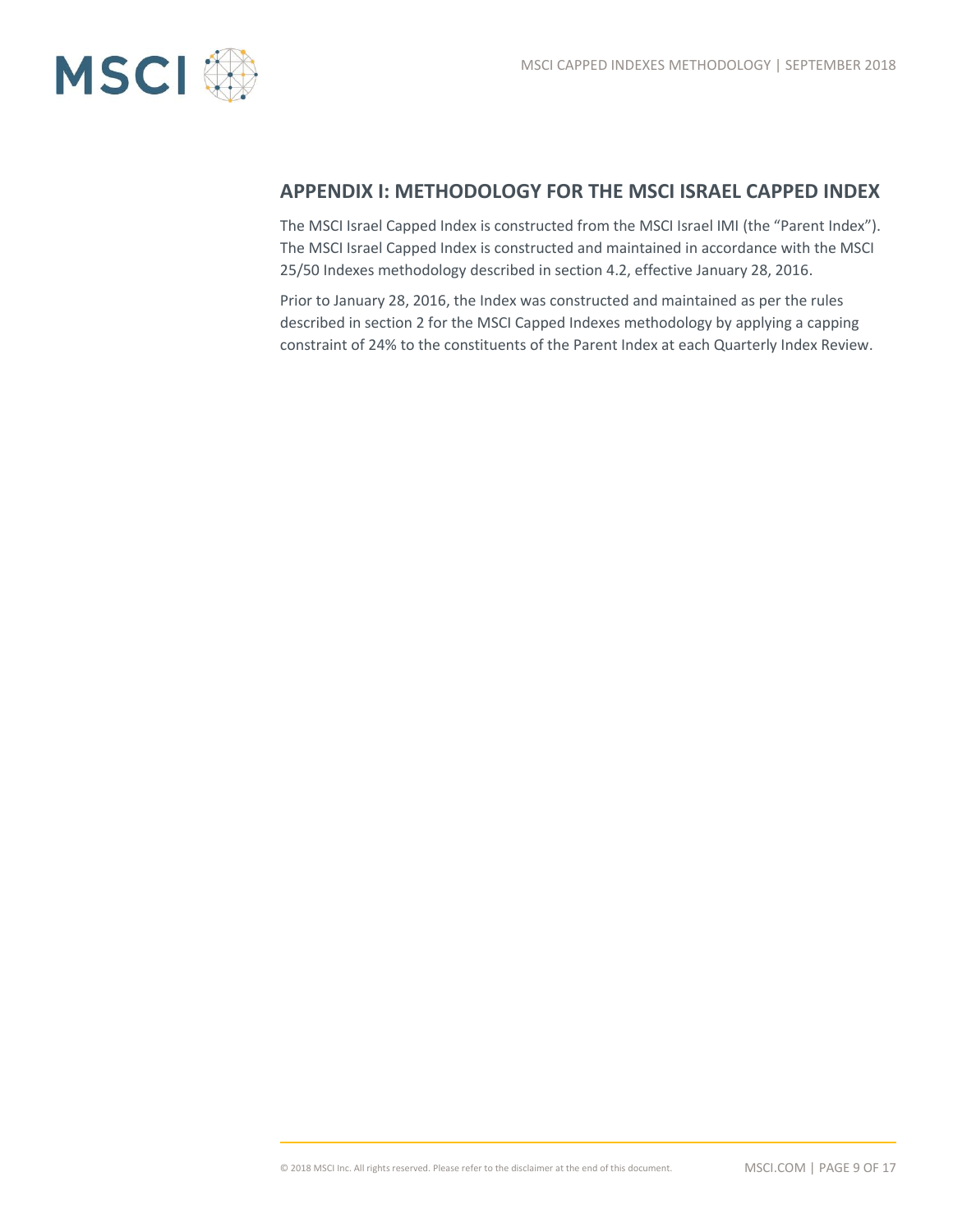

# **APPENDIX II: METHODOLOGY FOR THE MSCI FRONTIER MARKETS 15% COUNTRY CAPPED INDEX**

The MSCI Frontier Markets (FM) 15% Country Capped Index is constructed from the MSCI Frontier Markets Index (the "Parent Index"). The Index is constructed and maintained as per the rules described in section 2 for the MSCI Capped Indexes methodology by applying a country capping of 15% to the constituents of the Parent Index at each Quarterly Index Review.

MSCI maintains a list of Eligible Markets for the MSCI FM 15% Country Capped Index. Only securities from the Eligible Markets, which are a part of the Parent Index, can be included in the Index. Changes to the list are announced with the February Quarterly Index Reviews following a public consultation and are implemented as part of subsequent May Semi-Annual Index Reviews.

| Argentina      | <b>Mauritius</b> |
|----------------|------------------|
| <b>Bahrain</b> | Morocco          |
| Bangladesh     | Nigeria          |
| Croatia        | Oman             |
| Estonia        | Romania          |
| Jordan         | Serbia           |
| Kazakhstan     | Slovenia         |
| Kenya          | Sri Lanka        |
| Kuwait         | Tunisia          |
| Lebanon        | Vietnam          |
| Lithuania      |                  |

The list of Eligible Markets for the MSCI FM 15% Country Capped Index (as of the May 2017 Semi-Annual Index Review) is as follows:

Please note that Pakistan would not be an Eligible Markets for the MSCI FM 15% Country Capped Index effective June 01 2017 due to reclassification of Pakistan from Frontier Markets to Emerging Markets. This change will be affected in phases as mentioned in Appendix III.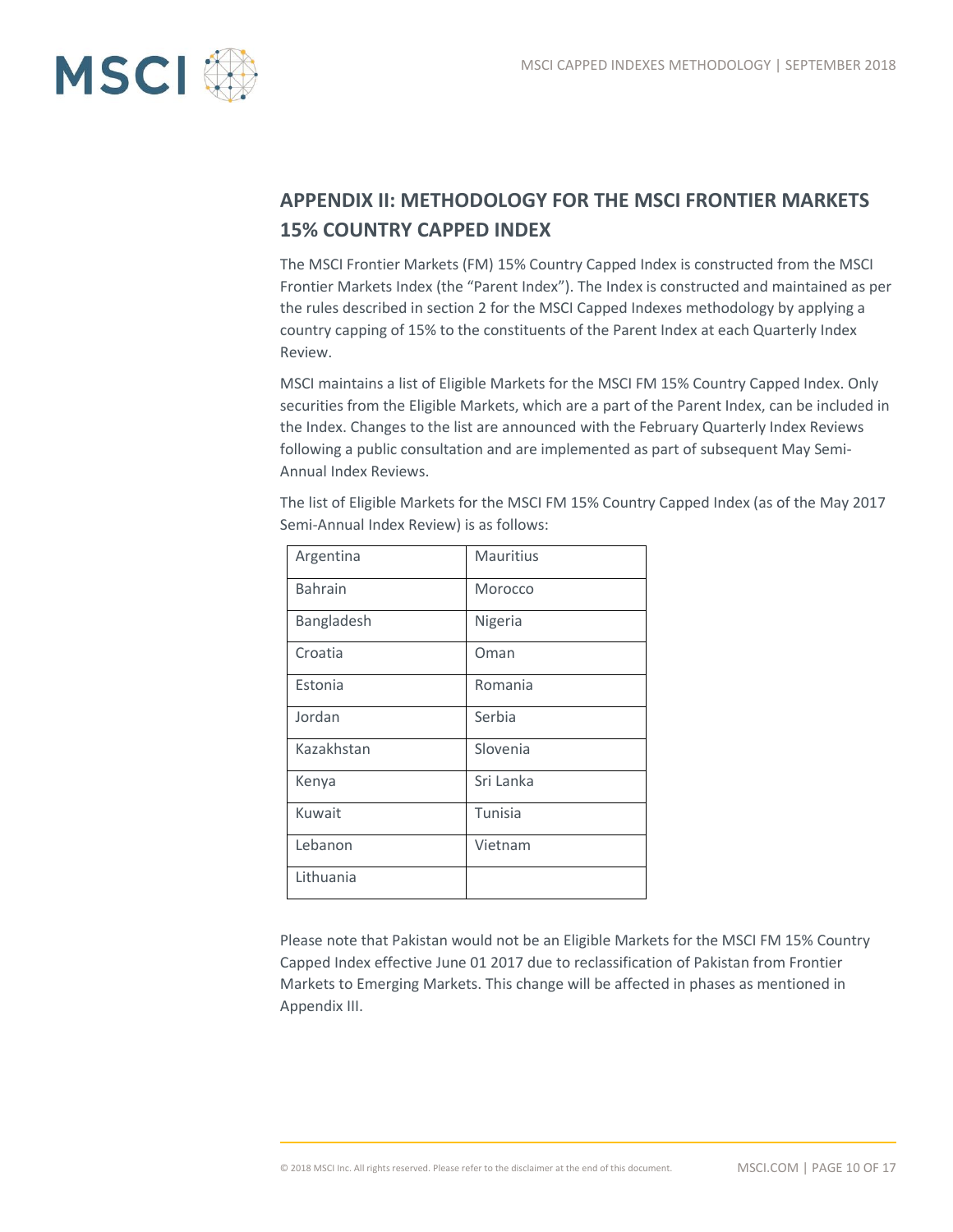

# **APPENDIX III: PHASING IN THE CONTEXT OF THE RECLASSIFICATION OF PAKISTAN**

The reclassification of Pakistan from Frontier Markets to Emerging Markets will be implemented as part of the May 2017 Semi-Annual Index Review (SAIR). MSCI will phase the May 2017 SAIR changes in the MSCI FM 15% Country Capped Index and in the MSCI FM ex GCC 15% Country Capped Index over four successive months:

- Phase 1: as of close of May 31, 2017 (effective June 1, 2017) to coincide with the May 2017 Semi-Annual Index Review
- Phase 2: as of close of June 30, 2017 (effective July 3, 2017)
- Phase 3: as of close of July 31, 2017 (effective August 1, 2017)
- Phase 4: as of close of August 31, 2017 (effective September 1, 2017) to coincide with the August 2017 Quarterly Index Review

A larger proportion of the changes (40% of the weight difference) will be implemented in the first phase in May, while the remaining changes will be spread over three subsequent phases of 20% each.

Each phase will involve the following activities for each index:

- Determine the security index weights post-reclassification (after application of the country capping)
- Calculate the difference between the current security index weights and the security index weights post-reclassification («Weight Difference»)
- Calculate the pro forma security index weights («Pro Forma Weights»):
	- o Phase 1 => Pro Forma Weight = Current Weight + (Weight Difference \* 40%)
	- o Phase 2 => Pro Forma Weight = Current Weight + (Weight Difference \* 33.3%)
	- o Phase 3 => Pro Forma Weight = Current Weight + (Weight Difference \* 50%)
	- o Phase 4 => Pro Forma Weight = Post-Reclassification Weight

The pro forma weights will be announced five business days before the effective date of each phase. For each phase, MSCI will use data as of the close of the business day prior to the announcement to derive the pro forma weights.During the phasing period, corporate events will be implemented as usual in both indexes as per Section 3.3.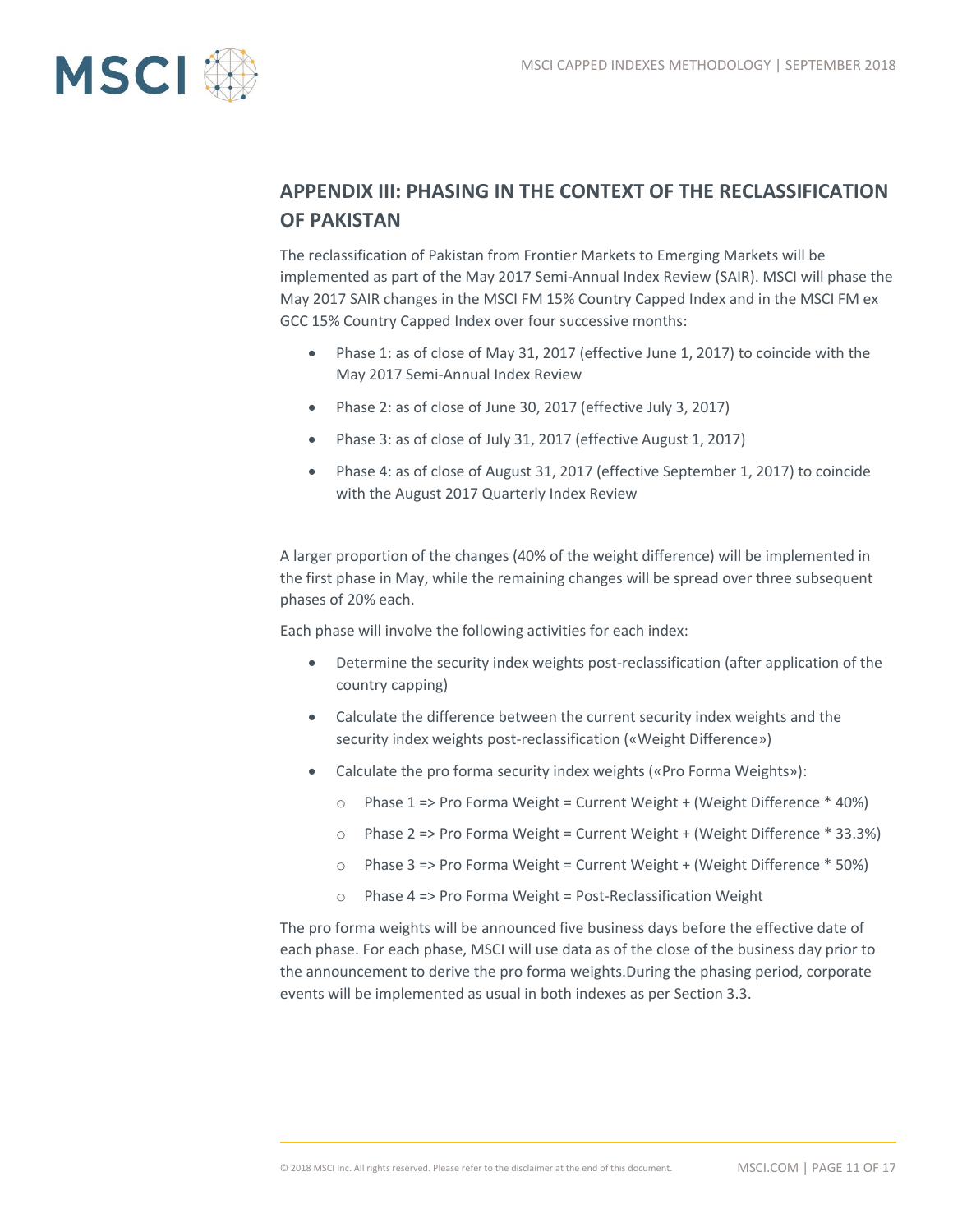

# **APPENDIX IV: METHODOLOGY FOR THE MSCI SAUDI ARABIA IMI CAPPED INDEX**

The MSCI Saudi Arabia IMI Capped Index is constructed from the MSCI Saudi Arabia IMI (the "Parent Index"). The MSCI Saudi Arabia IMI Capped Index is constructed and maintained in accordance with the MSCI 20/35 Indexes methodology described in section 4.4.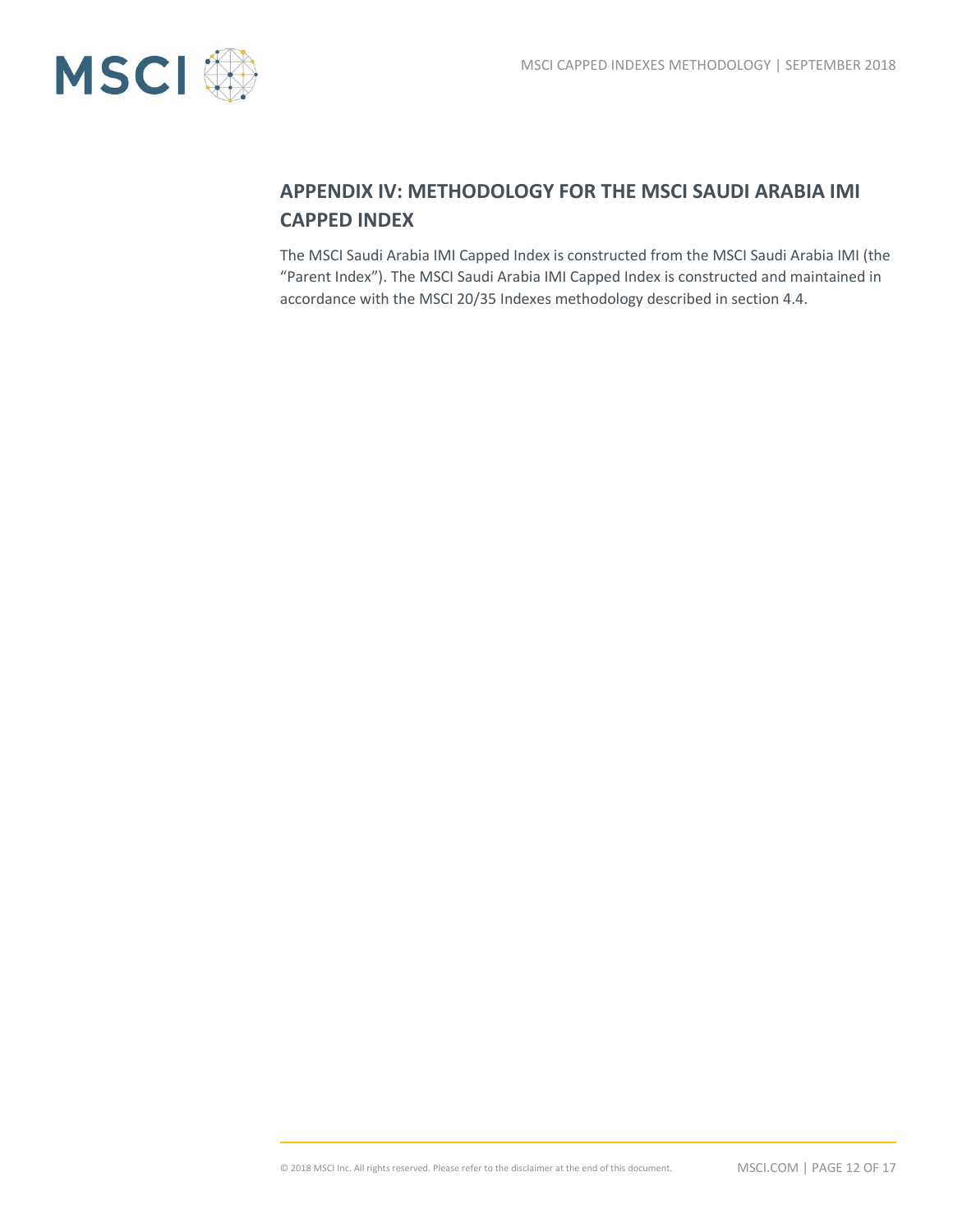

### **THE FOLLOWING SECTIONS HAVE BEEN MODIFIED SINCE SEPTEMBER 2013:**

Section 1: Introduction

• Inclusion of MSCI 35/65 Indexes

Section 4: Specific Capping Methodologies

• Addition of MSCI 35/65 index methodology

### **THE FOLLOWING SECTIONS HAVE BEEN MODIFIED SINCE MAY 2015:**

Section 4: Specific Capping Methodologies

Addition of MSCI Adaptive Capped Indexes methodology

### **THE FOLLOWING SECTIONS HAVE BEEN MODIFIED SINCE NOVEMBER 2015:**

Appendix I: Methodology for the MSCI Israel Capped Index

Addition of Appendix I

### **THE FOLLOWING SECTIONS HAVE BEEN MODIFIED SINCE JANUARY 2016:**

Appendix II: Methodology for the MSCI FM 15% Country Capped Index

Addition of Appendix II

### **THE FOLLOWING SECTIONS HAVE BEEN MODIFIED SINCE NOVEMBER 2016:**

Appendix III: Phasing in the Context of the Reclassification of Pakistan

• Addition of Appendix III

### **THE FOLLOWING SECTIONS HAVE BEEN MODIFIED SINCE MARCH 2017:**

Appendix II: Methodology for the MSCI FM 15% Country Capped Index

 Updated the list of Eligible Markets to reflect the Reclassification of Pakistan from Frontier Markets (FM) to Emerging Markets (EM), effective June 01, 2017

### **The following sections have been modified after March 2017:**

Section 3: Maintaining the MSCI Capped Indexes

Updated section 3.1 to include the announcement date of the pro forma indexes.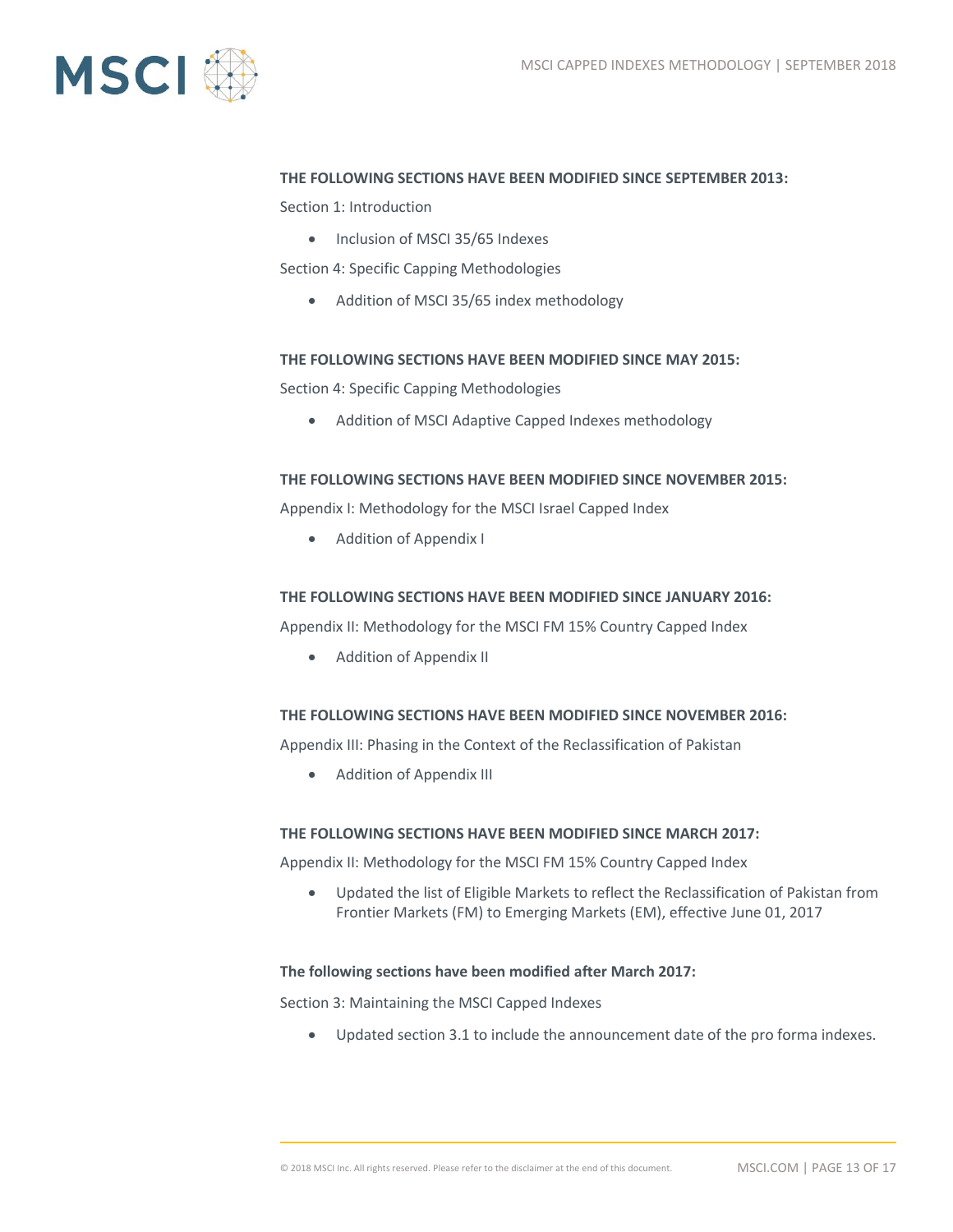

#### **The following sections have been modified after September 2017:**

Appendix IV: Methodology for the MSCI Saudi Arabia IMI Capped Index

• Included Appendix IV which details the construction methodology for the MSCI Saudi Arabia IMI Capped Index.

### **The following sections have been modified after October 2017:**

Section 1: Introduction

• Inclusion of MSCI 10/50 Indexes.

Section 4: Specific Capping Methodologies

• Addition of MSCI 10/50 index methodology.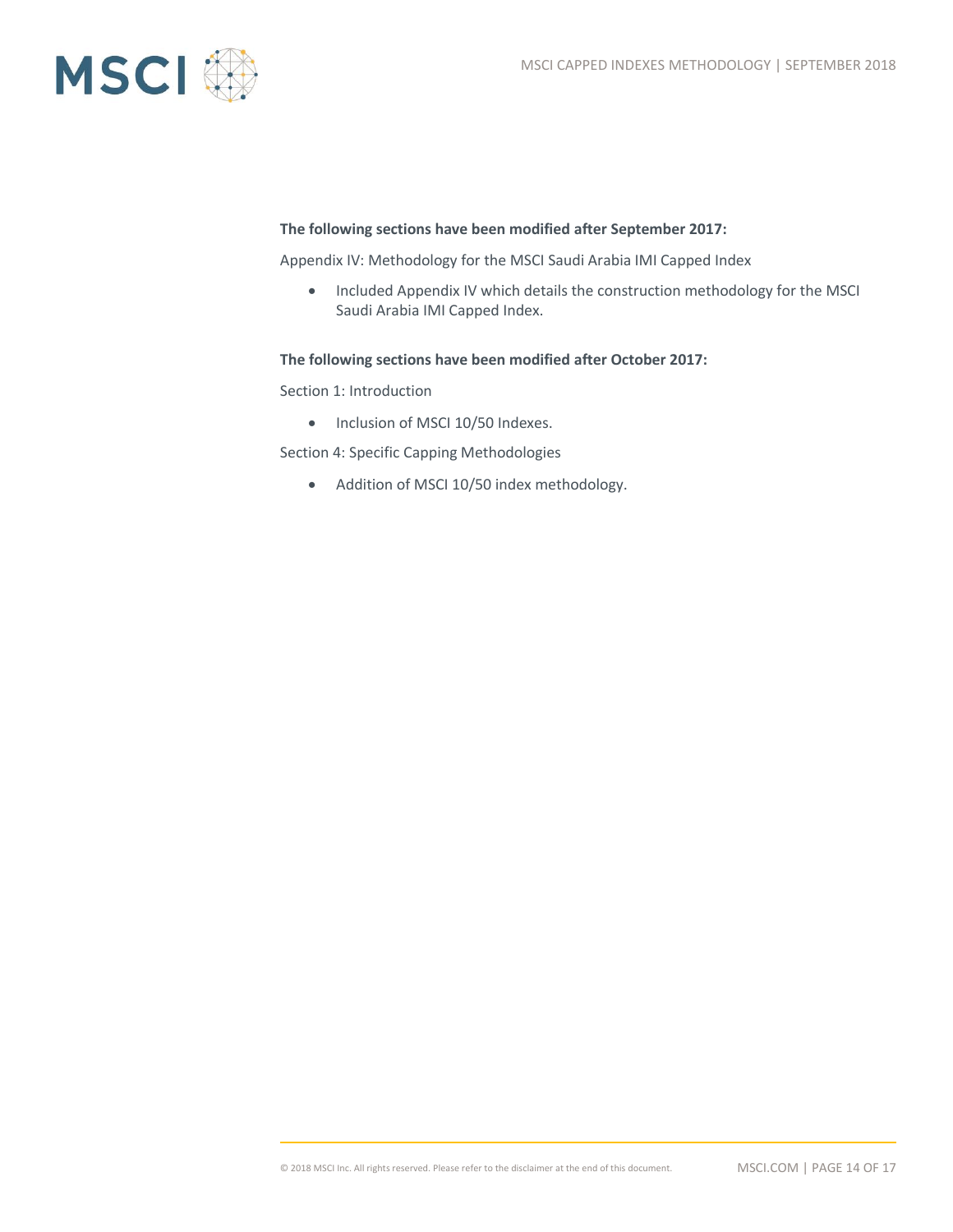

## **CONTACT US**

### **AMERICAS**

clientservice@msci.com

| Americas      | 18885884567 *     |
|---------------|-------------------|
| Atlanta       | + 1 404 551 3212  |
| Boston        | + 1 617 532 0920  |
| Chicago       | + 1 312 675 0545  |
| Monterrey     | +52 81 1253 4020  |
| New York      | + 1 212 804 3901  |
| San Francisco | +1 415 836 8800   |
| Sao Paulo     | + 55 11 3706 1360 |
| Toronto       | + 1 416 628 1007  |

### **EUROPE, MIDDLE EAST & AFRICA**

| Cape Town | + 27 21 673 0100  |
|-----------|-------------------|
| Frankfurt | +49 69 133 859 00 |
| Geneva    | +41 22 817 9777   |
| London    | +44 20 7618 2222  |
| Milan     | +39 02 5849 0415  |
| Paris     | 0800 91 59 17 *   |

### **ABOUT MSCI**

For more than 40 years, MSCI's researchbased indexes and analytics have helped the world's leading investors build and manage better portfolios. Clients rely on our offerings for deeper insights into the drivers of performance and risk in their portfolios, broad asset class coverage and innovative research.

Our line of products and services includes indexes, analytical models, data, real estate benchmarks and ESG research.

MSCI serves 98 of the top 100 largest money managers, according to the most recent P&I ranking.

For more information, visit us at [www.msci.com.](http://www.msci.com/)

### **ASIA PACIFIC**

| China North | 10800 852 1032 *  |
|-------------|-------------------|
| China South | 10800 152 1032 *  |
| Hong Kong   | + 852 2844 9333   |
| Mumbai      | +91 22 6784 9160  |
| Seoul       | 00798 8521 3392 * |
| Singapore   | 800 852 3749 *    |
| Sydney      | +61 290339333     |
| Taipei      | 008 0112 7513 *   |
| Tokyo       | + 81 3 5290 1555  |

 $* =$  toll free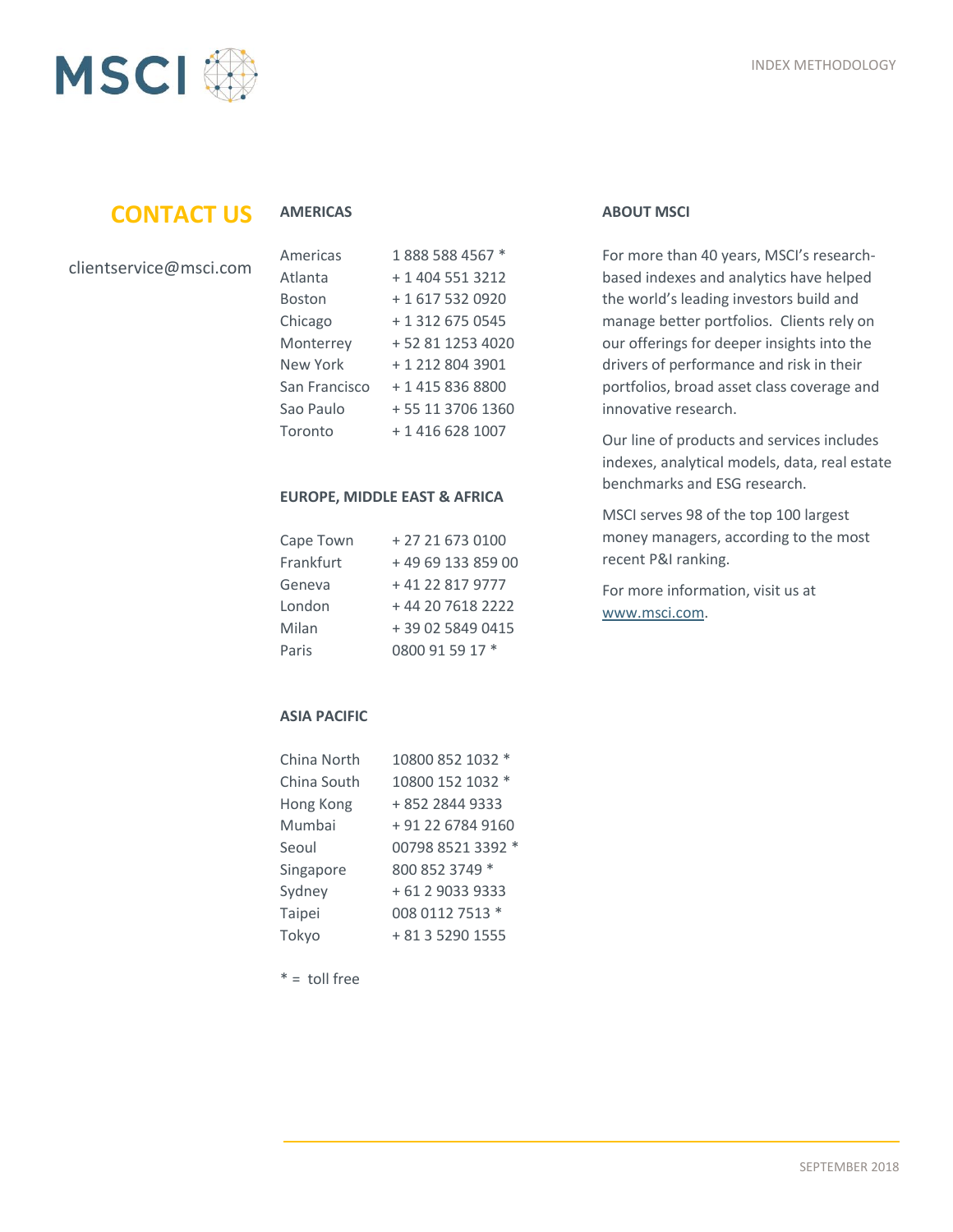

# **NOTICE AND DISCLAIMER**

This document and all of the information contained in it, including without limitation all text, data, graphs, charts (collectively, the "Information") is the property of MSCI Inc. or its subsidiaries (collectively, "MSCI"), or MSCI's licensors, direct or indirect suppliers or any third party involved in making or compiling any Information (collectively, with MSCI, the "Information Providers") and is provided for informational purposes only. The Information may not be modified, reverse-engineered, reproduced or redisseminated in whole or in part without prior written permission from MSCI.

The Information may not be used to create derivative works or to verify or correct other data or information. For example (but without limitation), the Information may not be used to create indexes, databases, risk models, analytics, software, or in connection with the issuing, offering, sponsoring, managing or marketing of any securities, portfolios, financial products or other investment vehicles utilizing or based on, linked to, tracking or otherwise derived from the Information or any other MSCI data, information, products or services.

The user of the Information assumes the entire risk of any use it may make or permit to be made of the Information. NONE OF THE INFORMATION PROVIDERS MAKES ANY EXPRESS OR IMPLIED WARRANTIES OR REPRESENTATIONS WITH RESPECT TO THE INFORMATION (OR THE RESULTS TO BE OBTAINED BY THE USE THEREOF), AND TO THE MAXIMUM EXTENT PERMITTED BY APPLICABLE LAW, EACH INFORMATION PROVIDER EXPRESSLY DISCLAIMS ALL IMPLIED WARRANTIES (INCLUDING, WITHOUT LIMITATION, ANY IMPLIED WARRANTIES OF ORIGINALITY, ACCURACY, TIMELINESS, NON-INFRINGEMENT, COMPLETENESS, MERCHANTABILITY AND FITNESS FOR A PARTICULAR PURPOSE) WITH RESPECT TO ANY OF THE INFORMATION.

Without limiting any of the foregoing and to the maximum extent permitted by applicable law, in no event shall any Information Provider have any liability regarding any of the Information for any direct, indirect, special, punitive, consequential (including lost profits) or any other damages even if notified of the possibility of such damages. The foregoing shall not exclude or limit any liability that may not by applicable law be excluded or limited, including without limitation (as applicable), any liability for death or personal injury to the extent that such injury results from the negligence or willful default of itself, its servants, agents or sub-contractors.

Information containing any historical information, data or analysis should not be taken as an indication or guarantee of any future performance, analysis, forecast or prediction. Past performance does not guarantee future results.

The Information should not be relied on and is not a substitute for the skill, judgment and experience of the user, its management, employees, advisors and/or clients when making investment and other business decisions. All Information is impersonal and not tailored to the needs of any person, entity or group of persons.

None of the Information constitutes an offer to sell (or a solicitation of an offer to buy), any security, financial product or other investment vehicle or any trading strategy.

It is not possible to invest directly in an index. Exposure to an asset class or trading strategy or other category represented by an index is only available through third party investable instruments (if any) based on that index. MSCI does not issue, sponsor, endorse, market, offer, review or otherwise express any opinion regarding any fund, ETF, derivative or other security, investment, financial product or trading strategy that is based on, linked to or seeks to provide an investment return related to the performance of any MSCI index (collectively, "Index Linked Investments"). MSCI makes no assurance that any Index Linked Investments will accurately track index performance or provide positive investment returns. MSCI Inc. is not an investment adviser or fiduciary and MSCI makes no representation regarding the advisability of investing in any Index Linked Investments.

Index returns do not represent the results of actual trading of investible assets/securities. MSCI maintains and calculates indexes, but does not manage actual assets. Index returns do not reflect payment of any sales charges or fees an investor may pay to purchase the securities underlying the index or Index Linked Investments. The imposition of these fees and charges would cause the performance of an Index Linked Investment to be different than the MSCI index performance.

The Information may contain back tested data. Back-tested performance is not actual performance, but is hypothetical. There are frequently material differences between back tested performance results and actual results subsequently achieved by any investment strategy.

Constituents of MSCI equity indexes are listed companies, which are included in or excluded from the indexes according to the application of the relevant index methodologies. Accordingly, constituents in MSCI equity indexes may include MSCI Inc., clients of MSCI or suppliers to MSCI. Inclusion of a security within an MSCI index is not a recommendation by MSCI to buy, sell, or hold such security, nor is it considered to be investment advice.

Data and information produced by various affiliates of MSCI Inc., including MSCI ESG Research LLC and Barra LLC, may be used in calculating certain MSCI indexes. More information can be found in the relevant index methodologies on www.msci.com.

MSCI receives compensation in connection with licensing its indexes to third parties. MSCI Inc.'s revenue includes fees based on assets in Index Linked Investments. Information can be found in MSCI Inc.'s company filings on the Investor Relations section of www.msci.com.

MSCI ESG Research LLC is a Registered Investment Adviser under the Investment Advisers Act of 1940 and a subsidiary of MSCI Inc. Except with respect to any applicable products or services from MSCI ESG Research, neither MSCI nor any of its products or services recommends, endorses, approves or otherwise expresses any opinion regarding any issuer, securities, financial products or instruments or trading strategies and MSCI's products or services are not intended to constitute investment advice or a recommendation to make (or refrain from making) any kind of investment decision and may not be relied on as such. Issuers mentioned or included in any MSCI ESG Research materials may include MSCI Inc., clients of MSCI or suppliers to MSCI, and may also purchase research or other products or services from MSCI ESG Research. MSCI ESG Research materials, including materials utilized in any MSCI ESG Indexes or other products, have not been submitted to, nor received approval from, the United States Securities and Exchange Commission or any other regulatory body.

Any use of or access to products, services or information of MSCI requires a license from MSCI. MSCI, Barra, RiskMetrics, IPD, InvestorForce, and other MSCI brands and product names are the trademarks, service marks, or registered trademarks of MSCI or its subsidiaries in the United States and other jurisdictions. The Global Industry Classification Standard (GICS) was developed by and is the exclusive property of MSCI and Standard & Poor's. "Global Industry Classification Standard (GICS)" is a service mark of MSCI and Standard & Poor's.